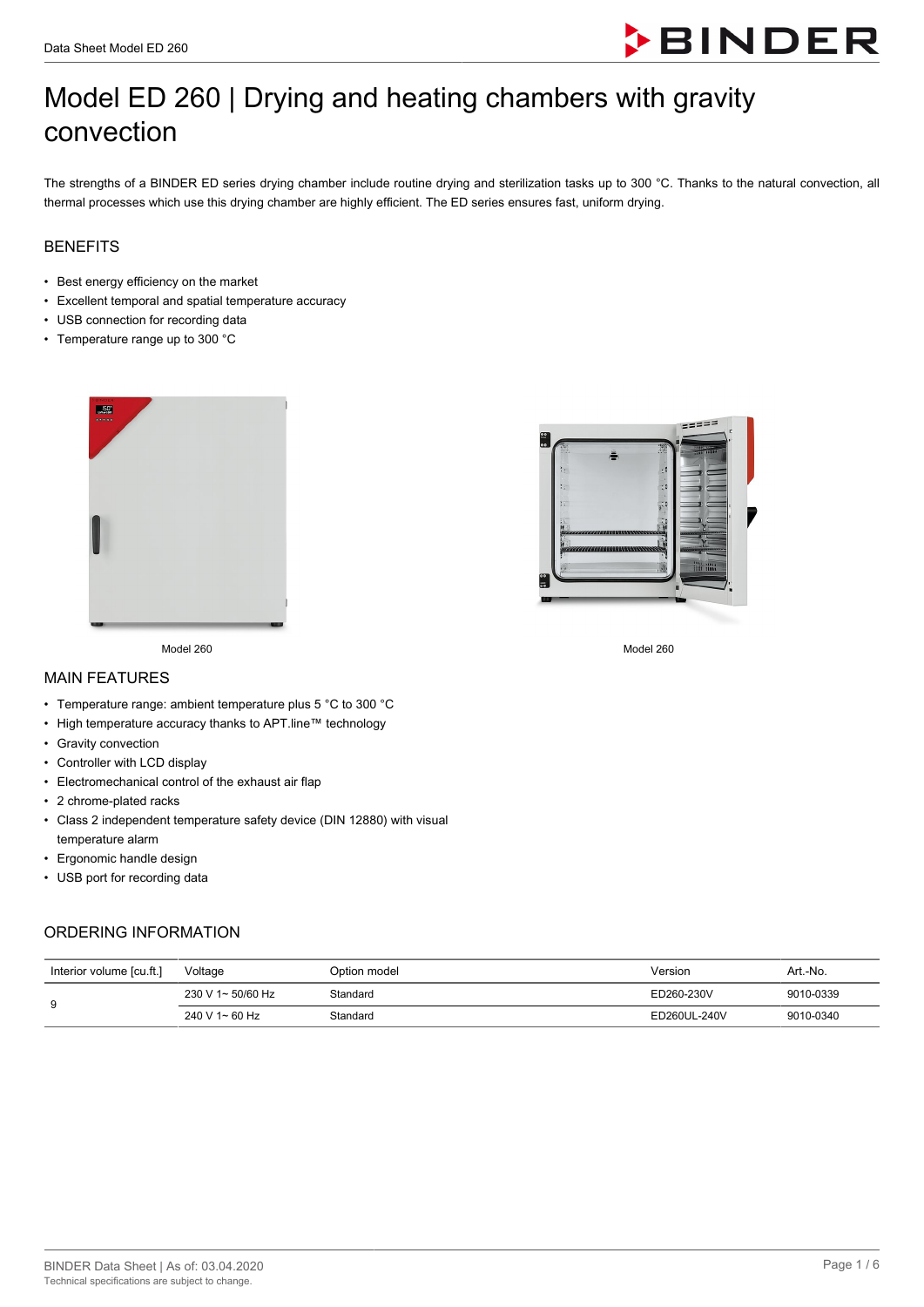

## TECHNICAL DATA

| Description                                              | ED260-230V <sup>1</sup> | ED260UL-240V1 |  |
|----------------------------------------------------------|-------------------------|---------------|--|
| Article Number                                           | 9010-0339               | 9010-0340     |  |
| Performance Data Temperature                             |                         |               |  |
| Temperature range 5 °C above ambient temperature to [°C] | 300                     | 300           |  |
| Temperature variation at 150 °C [± K]                    | 1.8                     | 1.8           |  |
| Temperature fluctuation at 150 °C [± K]                  | 0.8                     | 0.8           |  |
| Heating-up time to 150 °C [min]                          | 50                      | 50            |  |
| Recovery time after 30 seconds door open at 150 °C [min] | 20                      | 20            |  |
| <b>Electrical data</b>                                   |                         |               |  |
| Rated Voltage [V]                                        | 230                     | 240           |  |
| Power frequency [Hz]                                     | 50/60                   | 60            |  |
| Nominal power [kW]                                       | 2.25                    | 2.45          |  |
| Unit fuse [A]                                            | 12.5                    | 16            |  |
| Phase (Nominal voltage)                                  | $1 -$                   | $1 -$         |  |
| Measures                                                 |                         |               |  |
| Interior volume [cu.ft.]                                 | 9                       | 9             |  |
| Net weight of the unit (empty) [lbs]                     | 185                     | 185           |  |
| Permitted load [lbs]                                     | 595                     | 595           |  |
| Load per rack [lbs]                                      | 88                      | 88            |  |
| Wall clearance back [in]                                 | 6.3                     | 6.3           |  |
| Wall clearance sidewise [in]                             | 3.94                    | 3.94          |  |
| <b>Internal Dimensions</b>                               |                         |               |  |
| Width [in]                                               | 24.03                   | 24.03         |  |
| Height [in]                                              | 29.94                   | 29.94         |  |
| Depth [in]                                               | 21.67                   | 21.67         |  |
| Doors                                                    |                         |               |  |
| Unit doors                                               | $\mathbf{1}$            | $\mathbf{1}$  |  |
| Housing dimensions not incl. fittings and connections    |                         |               |  |
| Width net [in]                                           | 31.91                   | 31.91         |  |
| Height net [in]                                          | 33.49                   | 33.49         |  |
| Depth net [in]                                           | 29.94                   | 29.94         |  |
| Environment-specific data                                |                         |               |  |
| Energy consumption at 150 °C [Wh/h]                      | 355                     | 355           |  |
| Fixtures                                                 |                         |               |  |
| Number of shelves (std./max.)                            | 2/8                     | 2/8           |  |

1 All technical data is specified for unloaded units with standard equipment at an ambient temperature of +22  $^{\circ}$ C ±3  $^{\circ}$ C and a power supply voltage fluctuation of ±10%. The temperature data is determined to BINDER factory standard following DIN 12880, observing the recommended wall clearances of 10 % of the height, width, and depth of the inner chamber. All indications are average values, typical for units produced in series. We reserve the right to change technical specifications at any time.

## DIMENSIONS INCL. FITTINGS AND CONNECTIONS [MM]

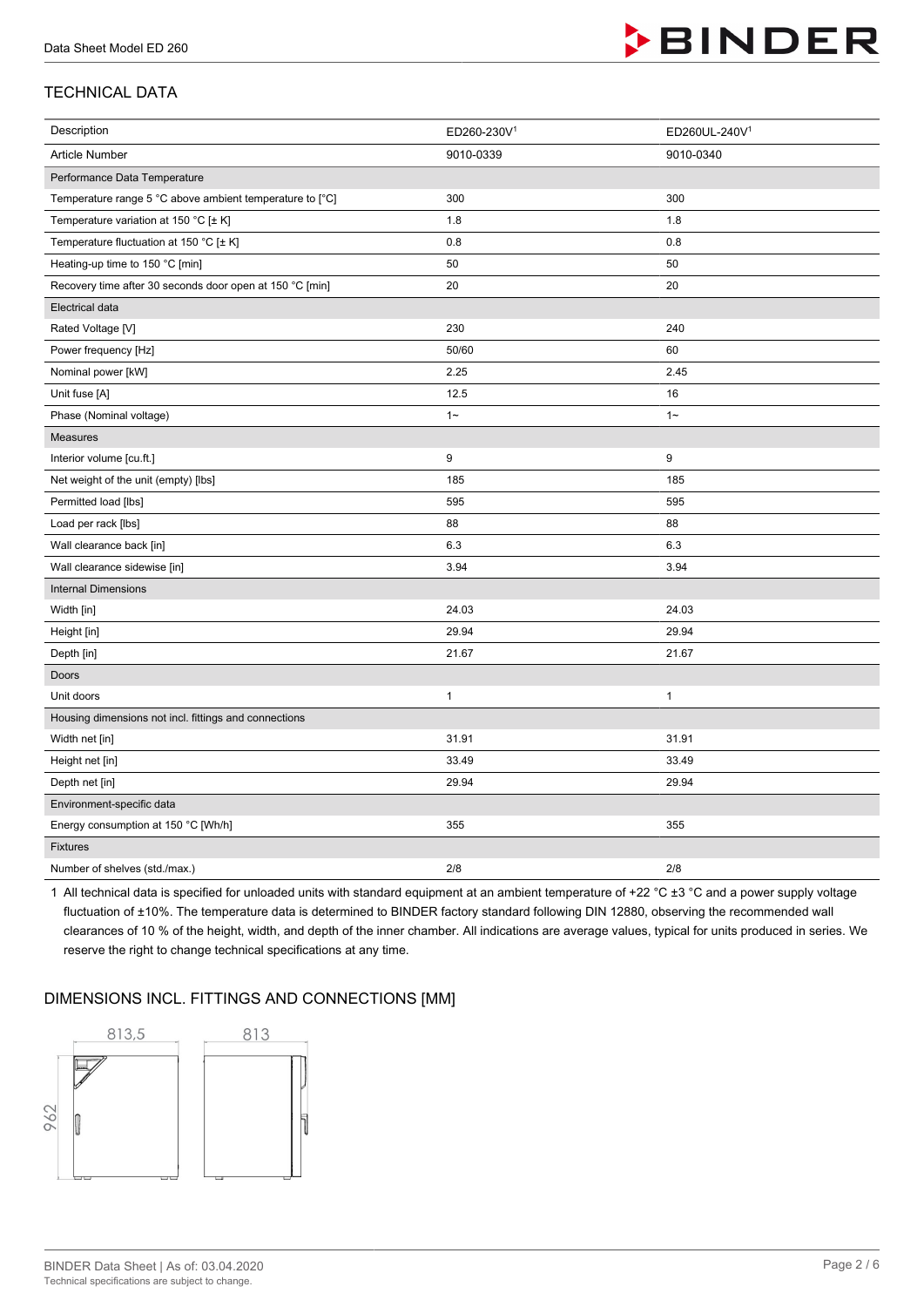#### **OPTION**

| <b>BINDER</b><br>Data Sheet Model ED 260              |                                                                                                         |                          |           |
|-------------------------------------------------------|---------------------------------------------------------------------------------------------------------|--------------------------|-----------|
| OPTIONS                                               |                                                                                                         |                          |           |
| Designation                                           | Description                                                                                             | $\star$                  | Art.-No.  |
|                                                       | back                                                                                                    |                          |           |
|                                                       | $10 \text{ mm}$                                                                                         | 01                       | 8012-1282 |
|                                                       | 30 mm                                                                                                   | 01                       | 8012-0540 |
|                                                       | 50 mm                                                                                                   | 01                       | 8012-0546 |
|                                                       | left                                                                                                    |                          |           |
|                                                       | $10 \text{ mm}$                                                                                         | 01                       | 8012-1275 |
|                                                       | 30 mm                                                                                                   | 01                       | 8012-1018 |
|                                                       | 50 mm                                                                                                   | 01                       | 8012-1022 |
|                                                       | 100 mm                                                                                                  | 01                       | 8012-1030 |
| Access port with silicone<br>plug                     | right                                                                                                   |                          |           |
|                                                       | $10 \text{ mm}$                                                                                         | 01                       | 8012-1268 |
|                                                       | 30 mm                                                                                                   | 01                       | 8012-1017 |
|                                                       | 50 mm                                                                                                   | 01                       | 8012-1021 |
|                                                       | 100 mm                                                                                                  | 01                       | 8012-1031 |
|                                                       | top                                                                                                     |                          |           |
|                                                       | $10 \text{ mm}$                                                                                         | 01                       | 8012-1262 |
|                                                       | 30 mm                                                                                                   | 01                       | 8012-0539 |
|                                                       | 50 mm                                                                                                   | 01                       | 8012-0545 |
|                                                       | 100 mm                                                                                                  | 01, 10                   | 8012-1029 |
| Alarm function for<br>overheating                     | Switchable acoustic alarm, with adjustable limit value on the independent temperature safety device     | -                        | 8012-1635 |
| Analog output 4-20 mA                                 | for temperature values (output not adjustable)                                                          | 02                       | 8012-1623 |
| Calibration certificate,<br>expanded                  | for temperature; for extending the measurement in center of chamber to include another test temperature |                          | 8012-1115 |
|                                                       | for temperature, measurement in center of chamber at specified temperature                              | $\overline{a}$           | 8012-1134 |
| Calibration certificate,                              | temperature measurement incl. certificate and 27 measuring points at specified temperature              | $\overline{\phantom{0}}$ | 8012-1593 |
| temperature                                           | temperature measurement incl. certificate, 15-18 measuring points at specified temperature              | $\overline{\phantom{0}}$ | 8012-1572 |
|                                                       | temperature measurement incl. certificate, 9 measuring points at specified temperature                  |                          | 8012-1551 |
| Class 3.1 independent<br>temperature safety<br>device | with visual alarm (DIN 12880)                                                                           | 04, 12                   | 8012-0985 |
| Clock                                                 | battery-backed                                                                                          | $\overline{\phantom{0}}$ | 8012-1640 |
| Door gasket                                           | made of FKM, silicone-free                                                                              | 03                       | 8012-1011 |
| Door lock                                             | lockable door handle                                                                                    | $\overline{\phantom{0}}$ | 8012-1664 |
| Ethernet interface                                    | for Multi Management Software APT-COM™                                                                  | $\overline{\phantom{0}}$ | 8012-1645 |
|                                                       | with 15 W light bulb                                                                                    |                          |           |
| Interior lighting                                     | 230/240 V option model                                                                                  | $\overline{a}$           | 8012-1627 |
| Load management                                       | to comply with EMC requirements in accordance with EN 61326-1:2013-07 (IEC 61326-1:2012)                | $\overline{\phantom{0}}$ | 8012-0992 |
| Measurement of air<br>exchange rate                   | in accordance with ASTM D5374, definition and protocol according to ambient temperature                 |                          | 8012-0195 |
|                                                       |                                                                                                         |                          |           |

| Pt 100 temperature<br>sensor            | additional flexible Pt 100, interior, for displaying the temperature on the unit display | - | 8012-1619 |
|-----------------------------------------|------------------------------------------------------------------------------------------|---|-----------|
| Viewing window and<br>interior lighting | viewing window (triple insulating glass) in door, 370 x 370 mm, and 15 W interior        |   |           |
|                                         | 230 V option model                                                                       | - | 8012-1064 |
|                                         | 240 V option model                                                                       | - | 8012-1065 |

\* Notes › See last page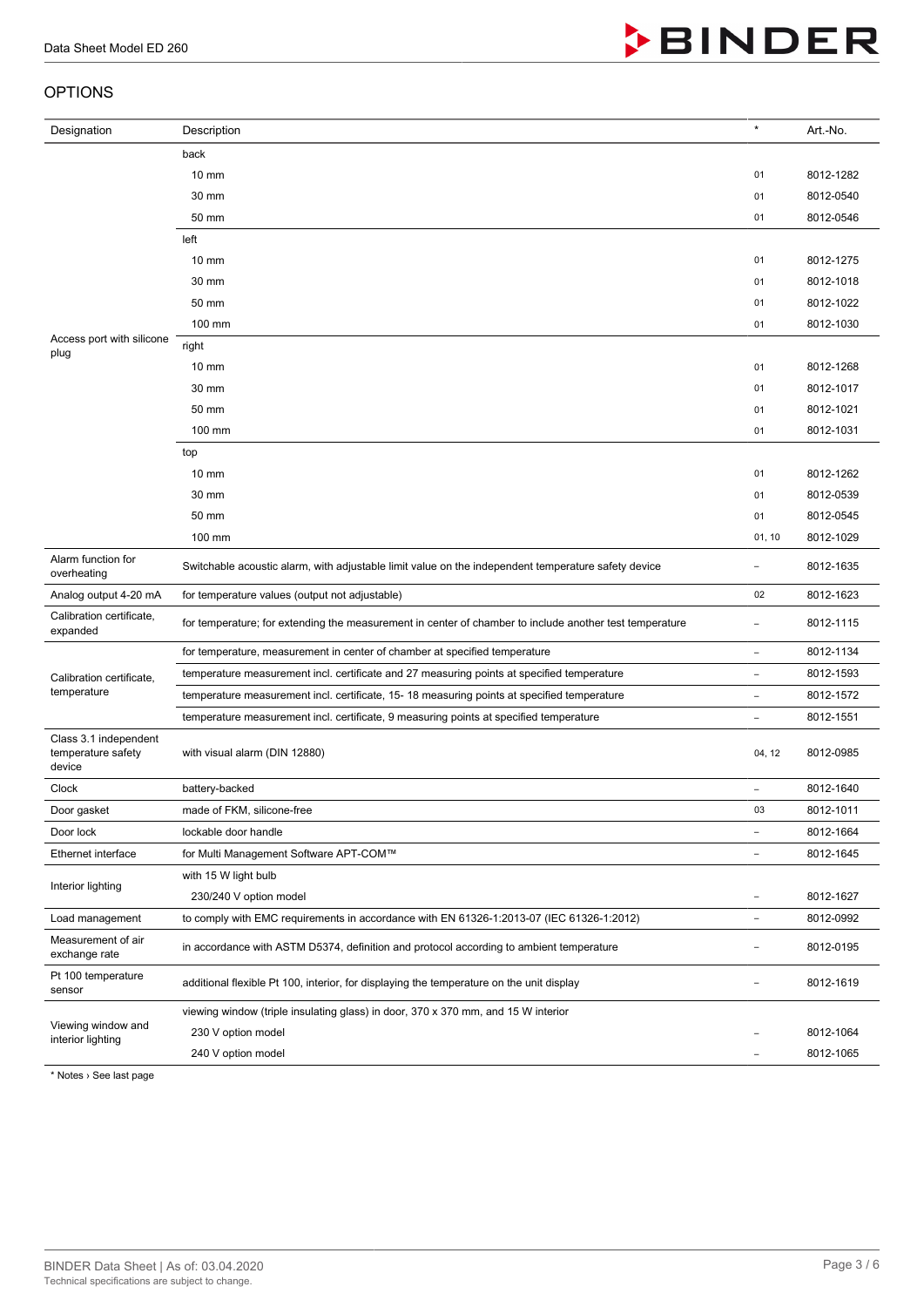## ACCESSORIES



| Designation                    | Description                                                                                                                                                                                                                                                           | $\star$                  | Art.-No.  |
|--------------------------------|-----------------------------------------------------------------------------------------------------------------------------------------------------------------------------------------------------------------------------------------------------------------------|--------------------------|-----------|
| APT-COM™ 4 BASIC-              | for simple logging and documentation requirements with up to 5 networked units.                                                                                                                                                                                       |                          |           |
| Edition                        | version 4, BASIC edition                                                                                                                                                                                                                                              | 19                       | 9053-0039 |
| APT-COM™ 4 GLP-                | for working under GLP-compliant conditions. Measured values are documented in a tamper-proof way in line with<br>the requirements of FDA Regulation 21 CFR 11.                                                                                                        |                          |           |
| Edition                        | version 4, GLP edition                                                                                                                                                                                                                                                | 19                       | 9053-0042 |
| APT-COM™ 4                     | convenient unit and user management built on the BASIC edition. Suitable for networking up to 100 units.                                                                                                                                                              |                          |           |
| PROFESSIONAL-<br>Edition       | version 4, PROFESSIONAL edition                                                                                                                                                                                                                                       | 19                       | 9053-0040 |
| Data Logger Kit                | T 350: For continuous temperature logging from 0 °C to 350 °C; kit includes 1 data logger, Pt 100 sensor with 2 m<br>extension cable and 1 magnetic fixture for mounting to the BINDER unit                                                                           |                          | 8012-0714 |
| Data Logger Software           | LOG ANALYZE software kit, configuration and evaluation software for all BINDER Data Logger Kits (incl. USB data<br>cable)                                                                                                                                             |                          | 8012-0821 |
| Ethernet interface             | for Multi Management Software APT-COM™                                                                                                                                                                                                                                | $\overline{a}$           | 8012-1645 |
|                                | with lid made from 18/8 stainless steel, stackable, dimensions: 230 x 133 x 45 mm                                                                                                                                                                                     |                          | 4022-0123 |
| Instrument tray                | with lid made from 18/8 stainless steel, stackable, dimensions: 315 x 215 x 60 mm                                                                                                                                                                                     |                          | 4022-0124 |
| pH-neutral detergent           | concentrated, for gentle remove of residual contaminants; 1 kg                                                                                                                                                                                                        |                          | 1002-0016 |
|                                | IQ/OQ documents – supporting documents for validation performed by customers, consisting of: IQ/OQ checklists<br>incl. calibration guide and comprehensive unit documentation; parameters: temperature, $CO_2$ , $O_2$ , pressure,<br>depending on unit               |                          |           |
|                                | Digital in PDF format                                                                                                                                                                                                                                                 |                          | 7057-0001 |
| <b>Qualification documents</b> | Hard copy inside folder                                                                                                                                                                                                                                               |                          | 7007-0001 |
|                                | IQ/OQ/PQ documents - supporting documents for validation performed by customers, according to customer<br>requirements, PQ section added to qualification folder IQ/OQ; parameters: temperature, CO <sub>2</sub> , O <sub>2</sub> – or pressure,<br>depending on unit |                          |           |
|                                | Digital in PDF format                                                                                                                                                                                                                                                 |                          | 7057-0005 |
|                                | Hard copy inside folder                                                                                                                                                                                                                                               |                          | 7007-0005 |
|                                | chrome plated                                                                                                                                                                                                                                                         | $\overline{\phantom{0}}$ | 6004-0177 |
| Rack                           | stainless steel                                                                                                                                                                                                                                                       |                          | 6004-0161 |
| Rack, heavy load               | Stainless steel, max. load per rack 70 kg                                                                                                                                                                                                                             |                          | 6004-0203 |
| Rubber pads                    | set anti-slip feet                                                                                                                                                                                                                                                    | ÷,                       | 8012-1887 |
| Shelf, perforated              | Stainless steel                                                                                                                                                                                                                                                       | $\overline{\phantom{a}}$ | 6004-0193 |
| Table on castors               | stable cart, casters with locking brakes, dimensions: W 1,300 x D 800 x H 780 mm                                                                                                                                                                                      |                          | 9051-0019 |

\* Notes › See last page

## SERVICES

| Designation                                     | Description                                                                                                                     | $\star$           | Art.-No.  |
|-------------------------------------------------|---------------------------------------------------------------------------------------------------------------------------------|-------------------|-----------|
| Installation services                           |                                                                                                                                 |                   |           |
| Unit installation                               | Unpacking and setting up of unit, connecting to existing connections, and checking function                                     | 13, 18            | DL10-0100 |
| Unit instructions                               | Unit function instructions for operation and programming of the controller                                                      | 18                | DL10-0500 |
| Preventive maintenance                          |                                                                                                                                 |                   |           |
| Maintenance                                     | Functional testing of all electrical and mechanical components, short calibration, documentation in the<br>maintenance schedule | 14, 18            | DL20-0200 |
| <b>Calibration services</b>                     |                                                                                                                                 |                   |           |
| Measurement of air exchange rate                | including certificate (in accordance with ASTM D5374)                                                                           | 14, 16,<br>17, 18 | DL33-0000 |
| Temperature calibration                         | Expansion – including certificate, each additional measuring point in center of chamber at specified<br>test temperature        | 14, 16,<br>17, 18 | DL30-0102 |
|                                                 | Temperature calibration with 1 measuring point in center of chamber at a specified test temperature,<br>including certificate   | 14, 16,<br>17, 18 | DL30-0101 |
| Temperature measurement, 18<br>measuring points | Temperature measurement with 18 measuring points at a specified test temperature, including<br>certificate                      | 14, 16,<br>17, 18 | DL30-0118 |
| Temperature measurement, 27<br>measuring points | Temperature measurement with 27 measuring points at a specified test temperature, including<br>certificate                      | 14, 16,<br>17, 18 | DL30-0127 |
| $*$ Notes $:$ Can loot none                     |                                                                                                                                 |                   |           |

**Notes** > See last page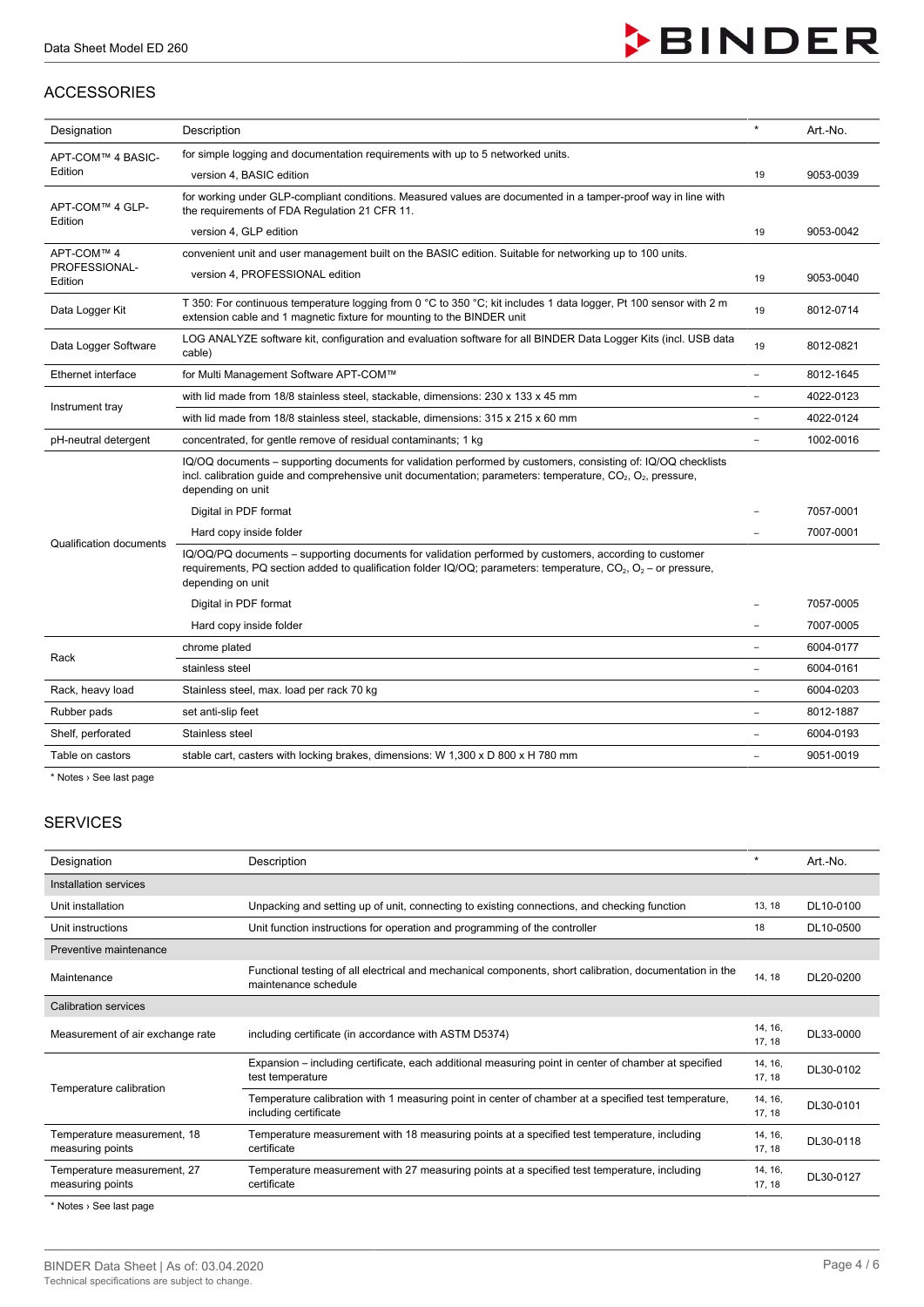

| Designation                                    | Description                                                                                               | $\star$          | Art.-No.  |
|------------------------------------------------|-----------------------------------------------------------------------------------------------------------|------------------|-----------|
| Temperature measurement, 9<br>measuring points | Temperature measurement with 9 measuring points at a specified test temperature, including<br>certificate | 14, 16,<br>17.18 | DL30-0109 |
| Validation services                            |                                                                                                           |                  |           |
| Execution of IQ/OQ                             | Execution of IQ/OQ in accordance with qualification folder                                                | 15, 18           | DL40-0100 |
| Execution of IQ/OQ/PQ                          | Execution of IQ/OQ/PQ in accordance with qualification folder                                             | 15.18            | DL44-0500 |
| Warranty service                               |                                                                                                           |                  |           |
| Warranty extension from 2 to 3 years           | The warranty is extended from 2 to 3 years from the delivery date, wear parts are excluded                |                  | DL00-2041 |
| Warranty extension from 2 to 5 years           | The warranty is extended from 2 to 5 years from the delivery date, wear parts are excluded                |                  | DL00-2042 |

\* Notes › See last page